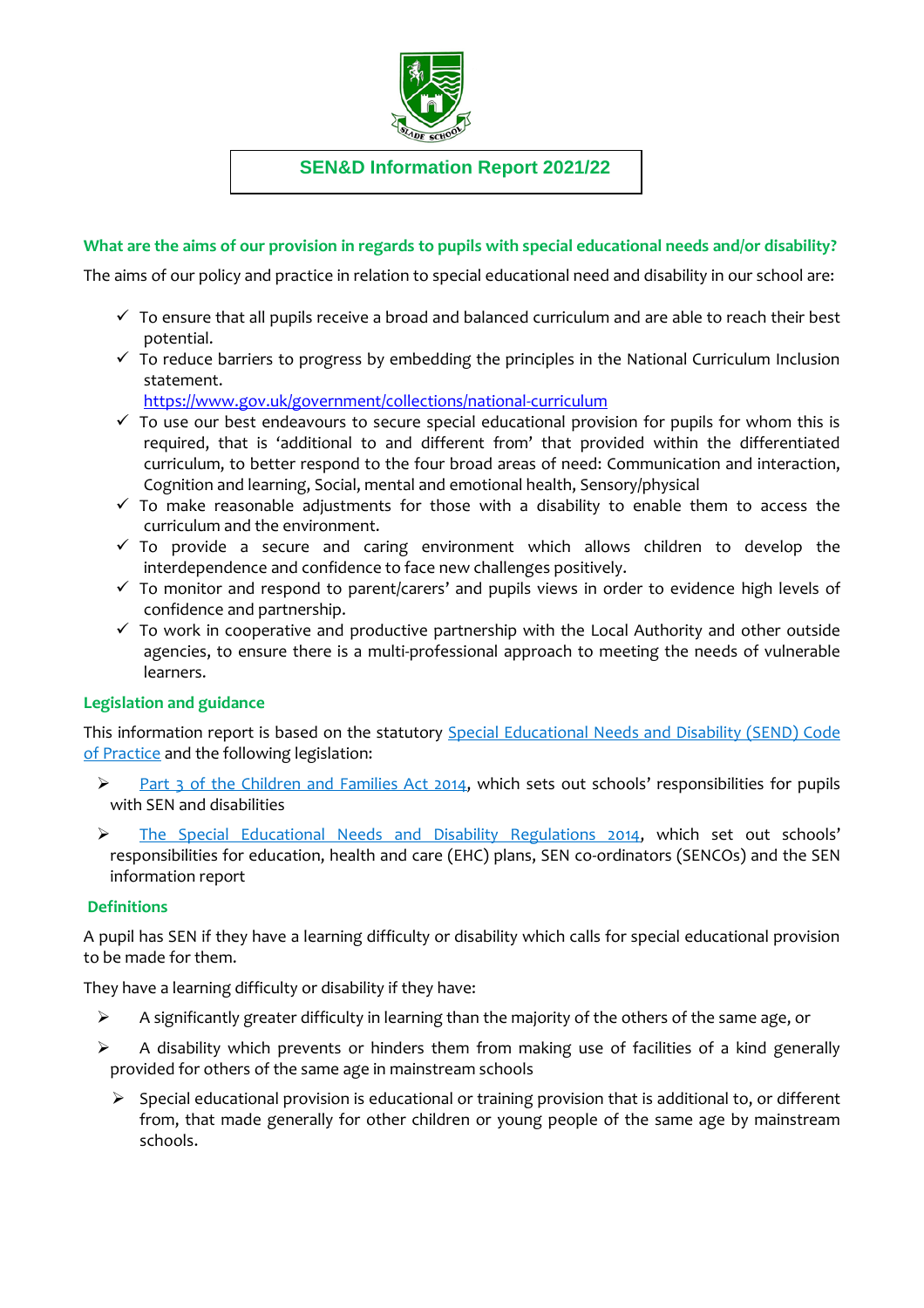## **What are the contact details of our Inclusion Leader?**

The Inclusion Leader at Slade Primary School is Catherine Barber.

Catherine Barber can be contacted on 01732 350354 or charber@slade.kent.sch.uk

### **What kinds of SEN&D are provided for?**

Our school currently provides additional and/or different provision for every kind of frequently occurring special educational need without an Education, Health and Care Plan including:

- $\triangleright$  Communication and interaction, for example, autistic spectrum disorder, Asperger's Syndrome, speech and language difficulties
- $\triangleright$  Cognition and learning, for example, dyslexia, dyspraxia
- $\triangleright$  Social, emotional and mental health difficulties, for example, attention deficit hyperactivity disorder (ADHD)
- $\triangleright$  Sensory and/or physical needs, for example, visual impairments, hearing impairments, processing difficulties, epilepsy
- Moderate/severe/profound and multiple learning difficulties

The school currently also meets the needs of pupils with an Education, Health and Care plan with the following special educational needs including:

- Autism Spectrum Condition
- Speech Language and Communication Needs
- Cognition and Learning Difficulties
- Physical and Sensory Difficulties
- Complex Medical Needs.
- In addition, the school has a specialist resource provision for hearing impaired children which caters for several pupils with Education Health and Care plans in this area.

#### **How do we identify pupils with SEN&D and assess their needs?**

We will assess each pupil's current skills and levels of attainment on entry, which will build on previous settings and Key Stages, where appropriate. Class teachers will make regular assessments of progress for all pupils and this will be discussed and analysed in termly pupil progress meetings where staff will identify those whose progress:

- $\triangleright$  Is significantly slower than that of their peers starting from the same baseline
- $\triangleright$  Fails to match or better the child's previous rate of progress
- $\triangleright$  Fails to close the attainment gap between the child and their peers
- $\triangleright$  Widens the attainment gap

This may include progress in areas other than attainment, for example, social needs.

Slow progress and low attainment will not automatically mean a pupil is recorded as having SEN.

When deciding whether special educational provision is required, we will start with the desired outcomes, including the expected progress and attainment, and the views and the wishes of the pupil and their parents. We will use this to determine the support that is needed and whether we can provide it by adapting our core offer, or whether something different or additional is needed. If following high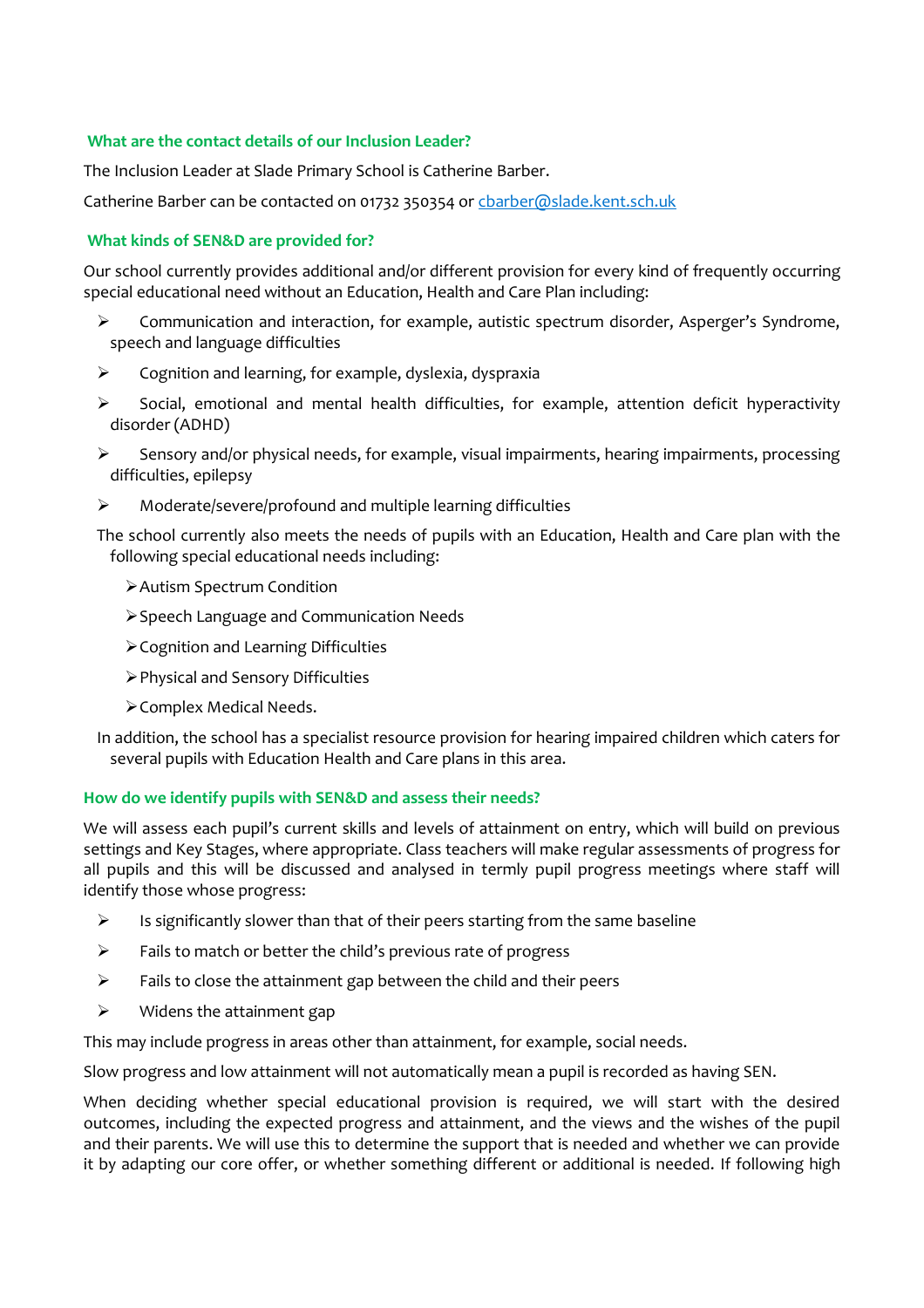quality teaching and targeted support, pupils continue to make inadequate progress, we will use a further range of assessment tools to determine the cause of the learning difficulty and plan next steps. This will decided upon in consultation with parents.

### **How do we consult and involve pupils and parents?**

- $\triangleright$  All Parent/carers will receive a written report once a year.
- $\triangleright$  All Parent/carers are invited to two parent consultation meetings per year.
- $\triangleright$  Early discussions with the Inclusion Leader regarding pupils with possible SEND where needs will be explored and next steps planned for.
- $\triangleright$  All parents/carers of pupils with SEN&D are invited to discuss the progress of their children three times a year at provision plan review meetings.
- $\triangleright$  Parents/carers of pupils with an Education, Health and Care Plan will be invited to take part in an annual review, which, wherever possible will also include other agencies involved with the pupil. Information will be made accessible for parents /carers.
- $\triangleright$  Pupil's views will be sought and they will be involved in the arrangements made for them as part of person-centered planning. However, parent/carers are likely to play a more significant role in the childhood years with the young person taking more responsibility and acting with greater independence in later years.

### **How do we assess and review pupils' progress towards outcomes?**

We will follow the graduated approach and the four-part cycle of **assess, plan, do, review**.

The class or subject teacher will work with the Inclusion Leader to carry out a clear analysis of the pupil's needs. This will draw on:

- $\triangleright$  The teacher's assessment and experience of the pupil
- $\triangleright$  Their previous progress and attainment or behavior
- $\triangleright$  Other teachers' assessments, where relevant
- $\triangleright$  The individual's development in comparison to their peers and national data
- $\triangleright$  The views and experience of parents
- $\triangleright$  The pupil's own views
- $\triangleright$  Advice from external support services, if relevant

The assessment will be reviewed regularly.

All teachers and support staff who work with the pupil will be made aware of their needs, the outcomes sought, the support provided, and any teaching strategies or approaches that are required. We will regularly review the effectiveness of the support and interventions and their impact on the pupil's progress.

**How do we support pupils moving between phases and preparing for adulthood?**

- $\triangleright$  Visits arranged to pre-school placements by EYFS staff
- $\triangleright$  Home visits for Reception children
- $\triangleright$  Extended visits to Reception Class in summer term before September admission if required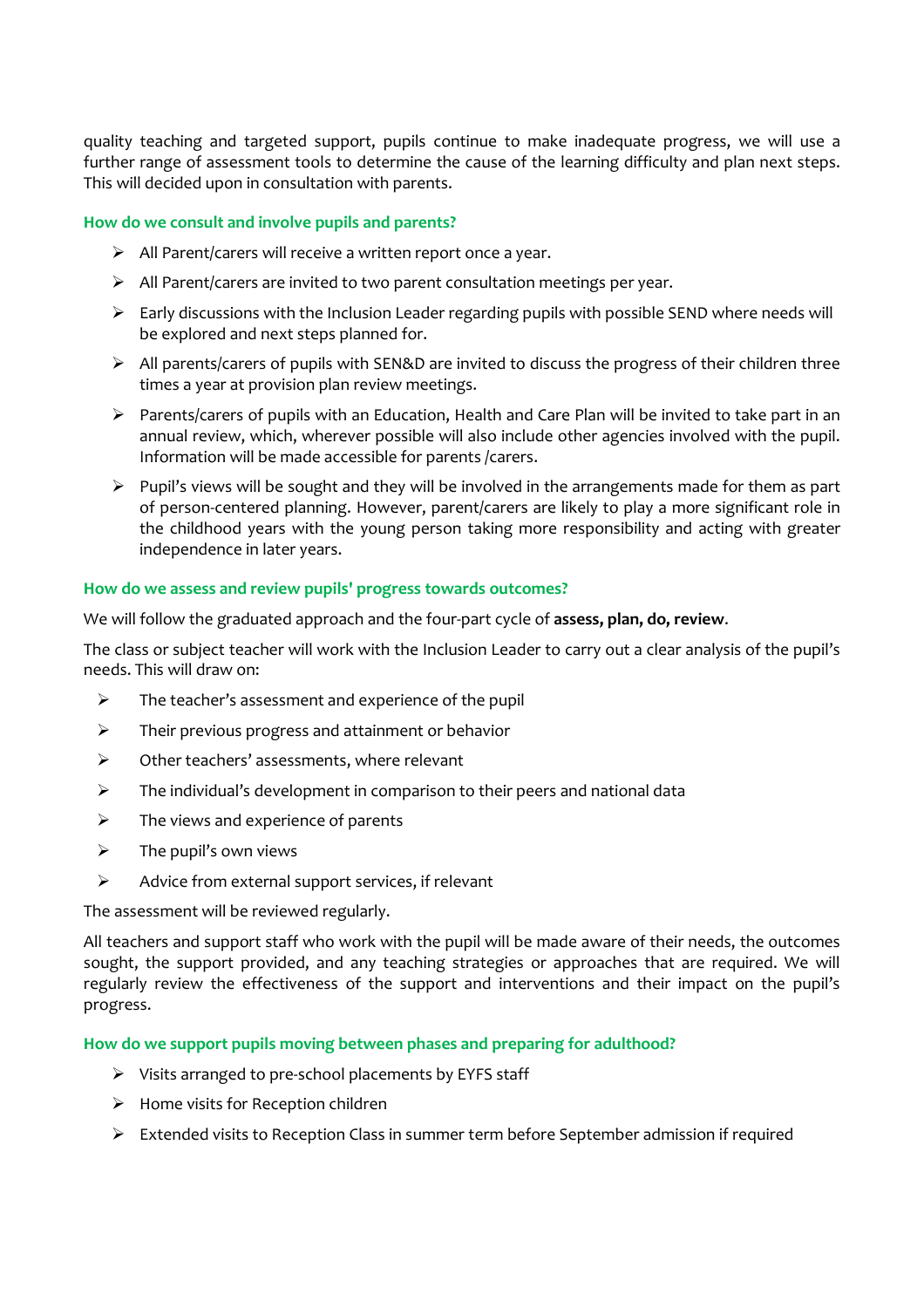- Transition meetings between EYFS staff and pre-school placements including the Inclusion Leader and other professionals if required
- $\triangleright$  Transition plans extended visits to secondary school and meetings between secondary/primary school staff
- $\triangleright$  Close liaison with all other settings involved in transition good exchange of information
- $\triangleright$  Inclusion Leader consults with SEN department of secondary schools before admission in to Y7.

# **What is our approach to teaching pupils with SEN&D?**

Teachers are responsible and accountable for the progress and development of all the pupils in their class.

High-quality teaching is our first step in responding to pupils who have SEN. This will be differentiated for individual pupils. We use the Mainstream Core Standards to advise us on how to adapt the curriculum and the learning environment for pupils with special education needs. In addition, we follow the advice from external agencies such as the specialist teacher service and implement the strategies described in individual Educational Health Care Plans.

We also provide the following support and interventions:

- Words First
- $\triangleright$  Phonics
- > Precision Teaching
- $\triangleright$  BFAM
- ▶ Sensory Circuits
- > Time to Talk
- ▶ Socially Speaking
- Weekly sessions for groups/individuals delivered by a Speech and Language therapist
- Follow up speech and language sessions including Speech and Language Link interventions and Chatty Magpies delivered by the designated Speech and Language TAs.
- EAL support and interventions delivered by the designated Speech and Language TAs.
- $\triangleright$  One to one tutoring
- $\triangleright$  Small group teaching
- Use of ICT software learning packages e.g. Spell Zone

### **How do we adapt the curriculum and learning environment?**

We make the following adaptations to ensure all pupils' needs are met:

- $\triangleright$  Differentiating our curriculum to ensure all pupils are able to access it, for example, by grouping, 1:1 work, teaching style, content of the lesson, etc.
- $\triangleright$  Adapting our resources and staffing
- Using recommended aids, such as laptops, coloured overlays, visual timetables, larger font, etc.
- $\triangleright$  Differentiating our teaching, for example, giving longer processing times, pre-teaching of key vocabulary, reading instructions aloud, etc.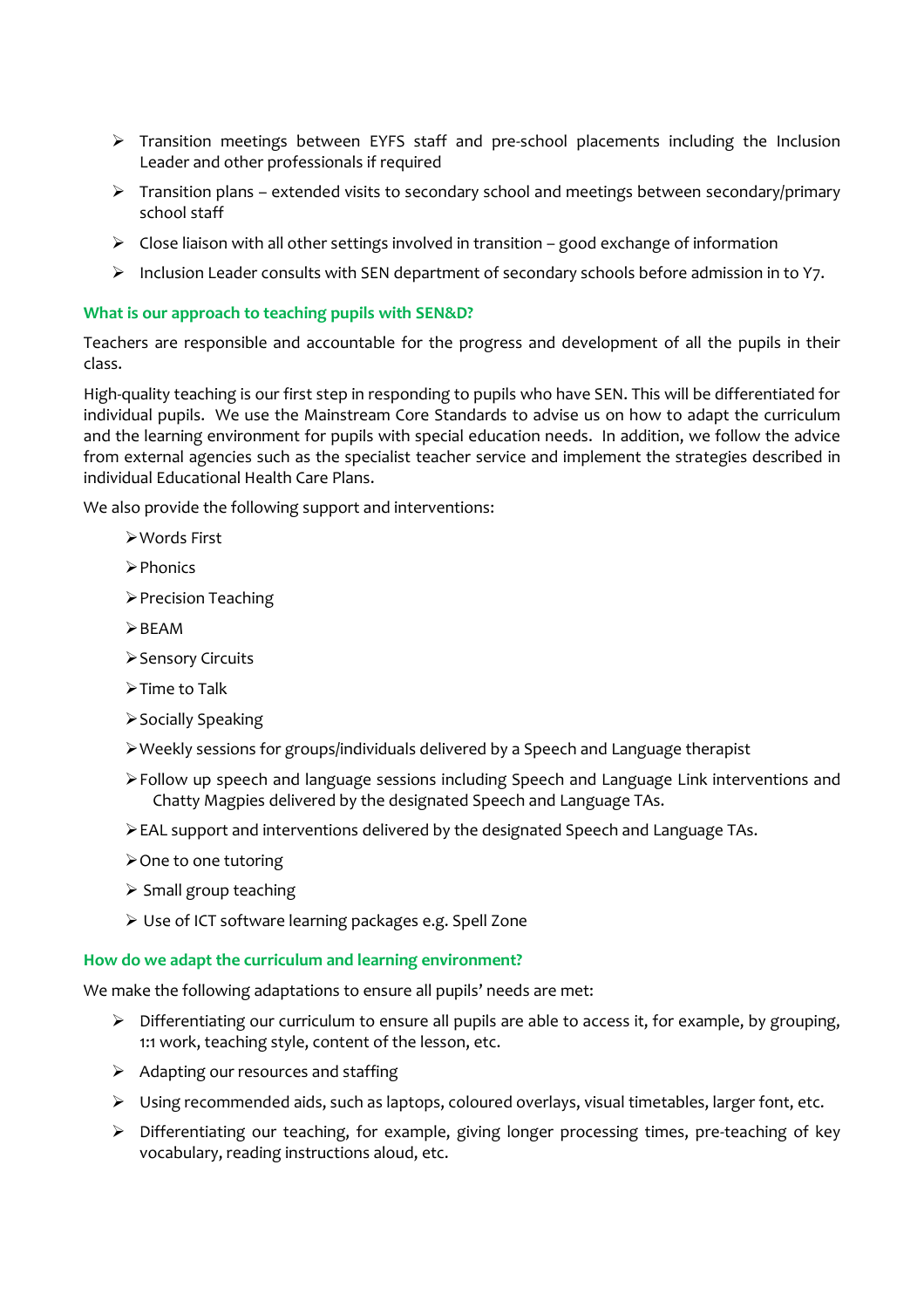- $\triangleright$  Improvements/changes to the physical environment of the school to enable disabled pupils to take better advantage of education, benefits, facilities and services provided e.g. disabled toilet facilities, lift to first floor classrooms, and ramps/slopes to different levels
- $\triangleright$  Timetabling adjustments to allow for adaptations to be made if any areas are inaccessible to individuals/groups

Please see our accessibility plan for additional detail.

### **What additional support for learning is available to pupils with SEN&D?**

- $\triangleright$  We have TAs trained to deliver a wide range of interventions.
- $\triangleright$  TAs will support pupils in small groups when specific needs are identified.
- $\triangleright$  For some pupils, with a high level of need, the local authority will top-up funding for pupils (Higher Needs Funding). This may provide 1:1 support for the pupil.
- $\triangleright$  For those children with a high level of need who require highly differentiated learning, we provide a personalised curriculum designed to specifically meet their individual needs.
- $\triangleright$  If a pupil's Education, Health and Care Plan (EHCP) identifies something that is significantly different to what is usually available, there may be additional funding allocated. Parents and schools will work together to see how this funding is used. You will be told if this means you are eligible for a personal budget.
- $\triangleright$  We work with a wide range of agencies to provide additional support e.g. NHS Children's therapies, STLS and the Kent Educational Psychology Service.

## **What expertise and training have our staff received in relation to children and young people with SEN&D, and how is this secured?**

Teachers and teaching assistants have had the following awareness training:

- $\triangleright$  Dyslexia
- $\triangleright$  Speech and Language
- $\triangleright$  ASD
- $\triangleright$  Sensory Processing Disorder
- $\triangleright$  Deaf Awareness
- $\triangleright$  Visual impairments
- > Mainstream Core Standards

In addition, some teachers and teaching assistants have received enhanced and specialist training. A list of which member of staff has attended which training is available from the CPD Leader. Examples of training attended include:

- $\blacktriangleright$  Language for Learning
- $\triangleright$  Supporting pupil with a physical impairment
- $\triangleright$  Supporting pupil with a visual impairment
- $\triangleright$  Making memories
- $\triangleright$  Dyslexia
- $\triangleright$  BEAM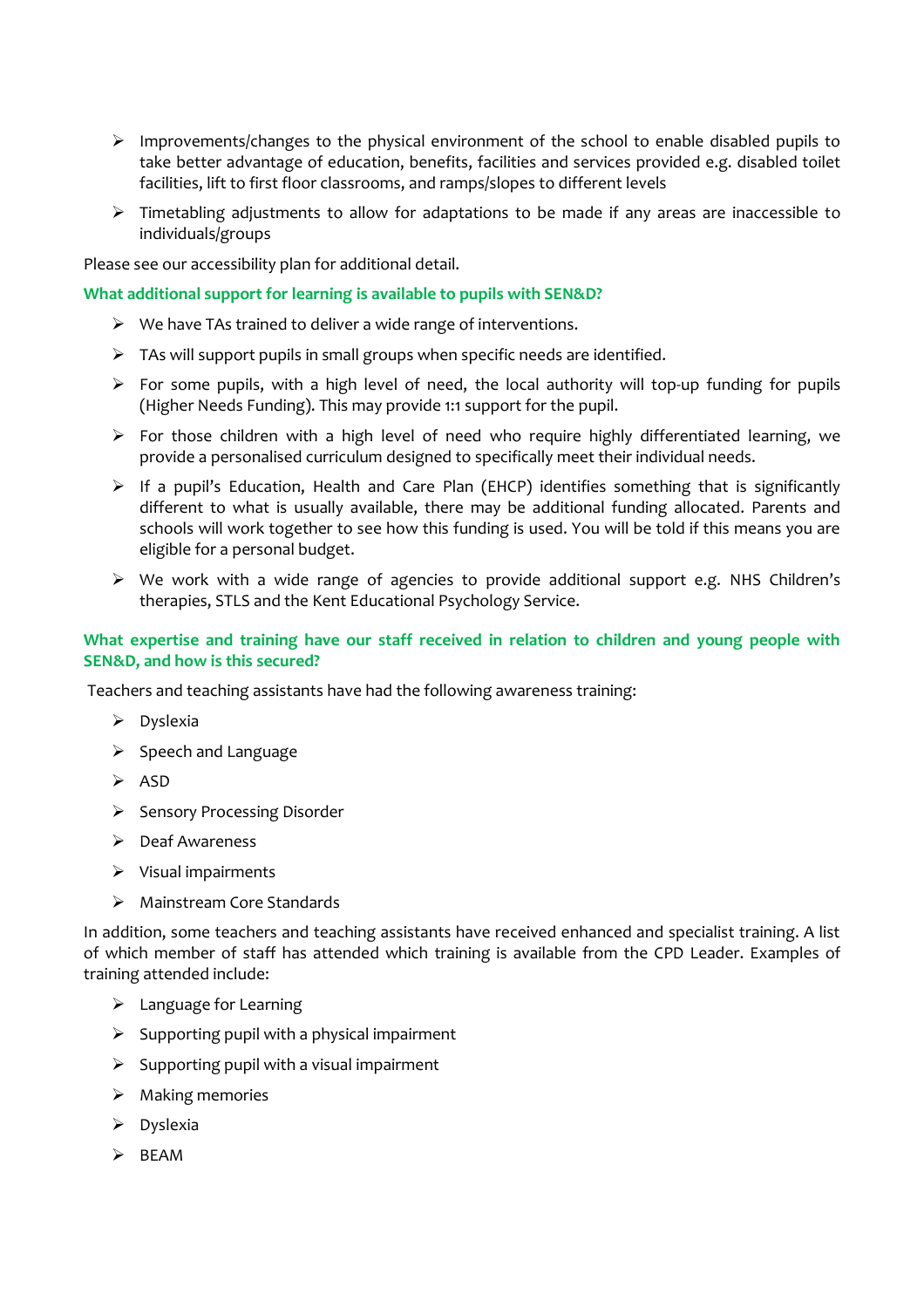- $\triangleright$  ADHD
- $\triangleright$  Supporting a pupil with Down Syndrome
- $\triangleright$  Dyspraxia
- $\triangleright$  Zones of Regulation
- $\triangleright$  Social Stories
- $\triangleright$  Precision Teaching

Where a training need is identified beyond this we will find a provider who is able to deliver it. Training providers we can approach are: Nexus Special School and its team of Specialist Teachers, Educational Psychologists, Speech and language therapists, Occupational Therapists, Physiotherapists. The cost of training is covered by the notional SEN funding or High Needs Funding.

# **How do we secure equipment and facilities?**

Where external advisors recommend the use of equipment or facilities, which the school does not have, we will purchase it using the notional SEN funding, or seek it by loan. For highly specialist communication equipment the school will seek the advice of the KCC Communication and Assistive Technology team.

### **How do we evaluate the effectiveness of SEN&D provision?**

We evaluate the effectiveness of provision for pupils with SEN by:

- $\triangleright$  Reviewing pupils' individual progress towards their goals each term using B Squared where appropriate
- $\triangleright$  Reviewing the impact of interventions regularly
- $\triangleright$  Using pupil questionnaires
- $\triangleright$  Monitoring by the Inclusion Leader
- Using provision maps to measure progress and review provision 3 times year
- $\triangleright$  Holding annual reviews for pupils with EHC plans

# **How do we enable pupils with SEN&D to engage in activities available to those in the school who do not have SEN&D?**

- All of our extra-curricular activities and school visits are available to all our pupils, including our before-and after-school clubs.
- $\triangleright$  All pupils are encouraged to go on our residential trip to the Isle of Wight.
- $\triangleright$  All pupils are encouraged to take part in sports day/school plays/special workshops.
- $\triangleright$  No pupil is ever excluded from taking part in these activities because of their SEN or disability.
- $\triangleright$  Where it is necessary, the school will use the resources available to it to provide additional adult support to enable the safe participation of the pupils in the activity.

# **What support is available for improving emotional and social development?**

We provide support for pupils to improve their emotional and social development in the following ways:

- $\triangleright$  Playtimes/lunchtimes are seen as an important part of the day
- $\triangleright$  Playground games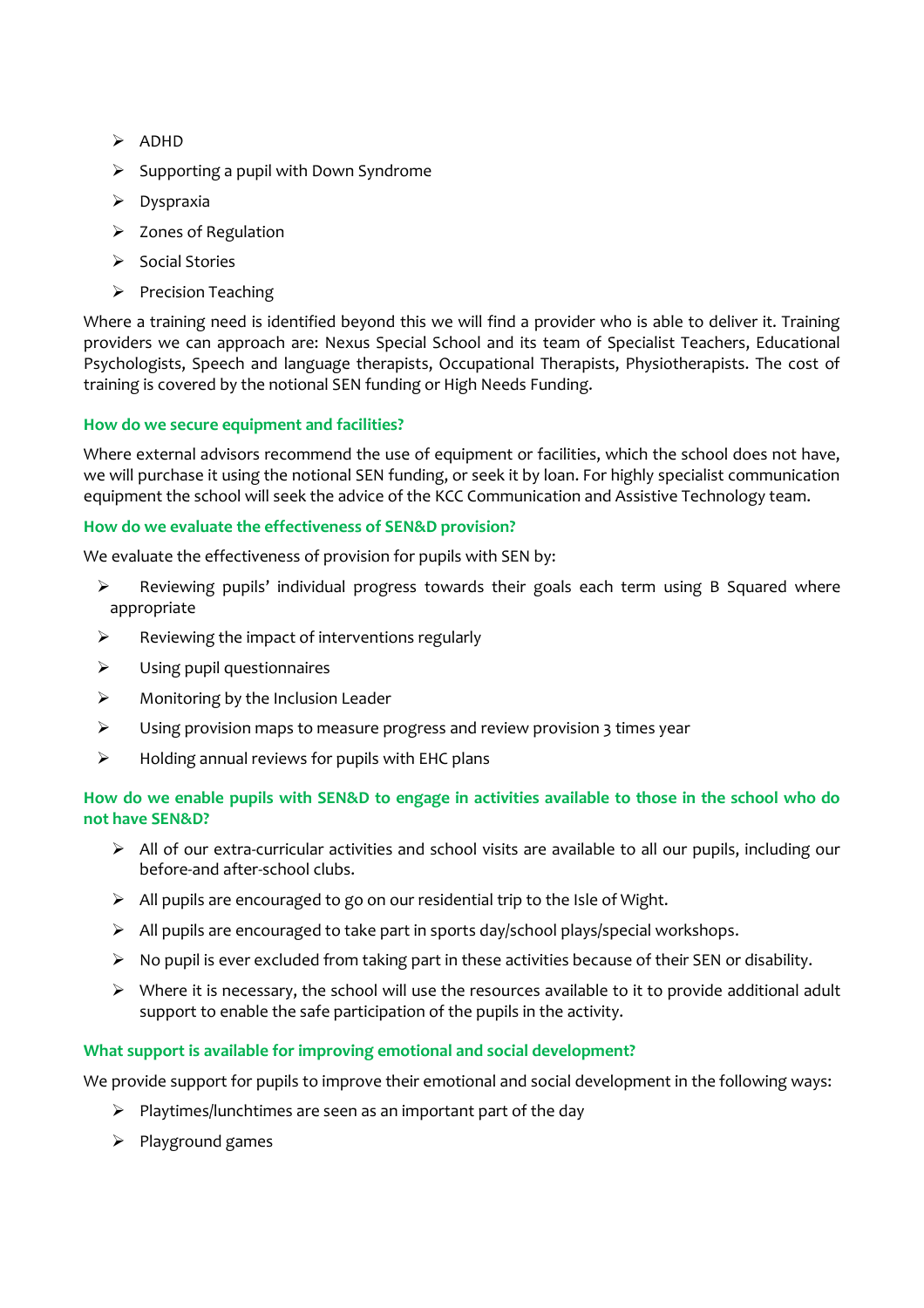- $\triangleright$  \*Playground Leaders encourage children to participate in play
- $\triangleright$  \*Zoned areas in playgrounds to allow for quiet activities
- $\triangleright$  Pupil council representatives from each class
- $\triangleright$  Pupil voice children meet regularly with Head teacher/SLT
- $\triangleright$  House points awarded for positive behaviour
- $\triangleright$  \*Peer Mediators offer support to all children
- $\triangleright$  \*Lunch Club encourages social interaction, turn-taking and cooperation
- *(\*Currently paused due to COVID restrictions, however will restart as soon as restrictions allow.)*

For some pupils with the most need for help in this area we also can provide the following:

- ▶ Access to our School Counsellor
- $\triangleright$  Support from our FLO or a senior member of staff
- $\triangleright$  An identified time-out space for pupils to use when upset or agitated
- Accessing support from external agencies such as the Specialist Teaching & Learning Service
- $\triangleright$  Early Help and Preventative Services
- $\triangleright$  Referral to Child Health or the School Nursing Service.

# **How do we work with other agencies?**

We have current regular contact with the following services who give us support and advice:-

- $\triangleright$  Specialist Teaching and Learning Services (STLS)
- $\triangleright$  Educational Psychologists
- $\triangleright$  Speech and Language Therapists
- $\triangleright$  Occupational Therapists
- $\triangleright$  CYPMHS
- $\triangleright$  Educational Welfare Officer
- $\triangleright$  School Health Service
- $\triangleright$  We have links with a range of schools offering specialist provision for advice if required
- $\triangleright$  Early Help services
- Local Inclusion Forum Team Meetings (LIFT)
- $\triangleright$  The Inclusion Leader can use the LIFT process to raise specific pupils and gain advice and support from agencies such as the Specialist Teacher Service and Education Psychologists.

# **What are the arrangements in place for complaints about SEN&D provision?**

The normal arrangements for the management of complaints at Slade Primary School are used for any complaints about provision made for Special Educational Needs. We encourage parents/carers to discuss their concerns with the Class Teacher, Phase Leader, Inclusion Leader or Head teacher to resolve the issue before making the complaint formal to the Chair of the governing body.

If the complaint is not resolved after it has been considered by the governing body, then a disagreement resolution service or mediation service can be contracted. If it remains unresolved after this, the